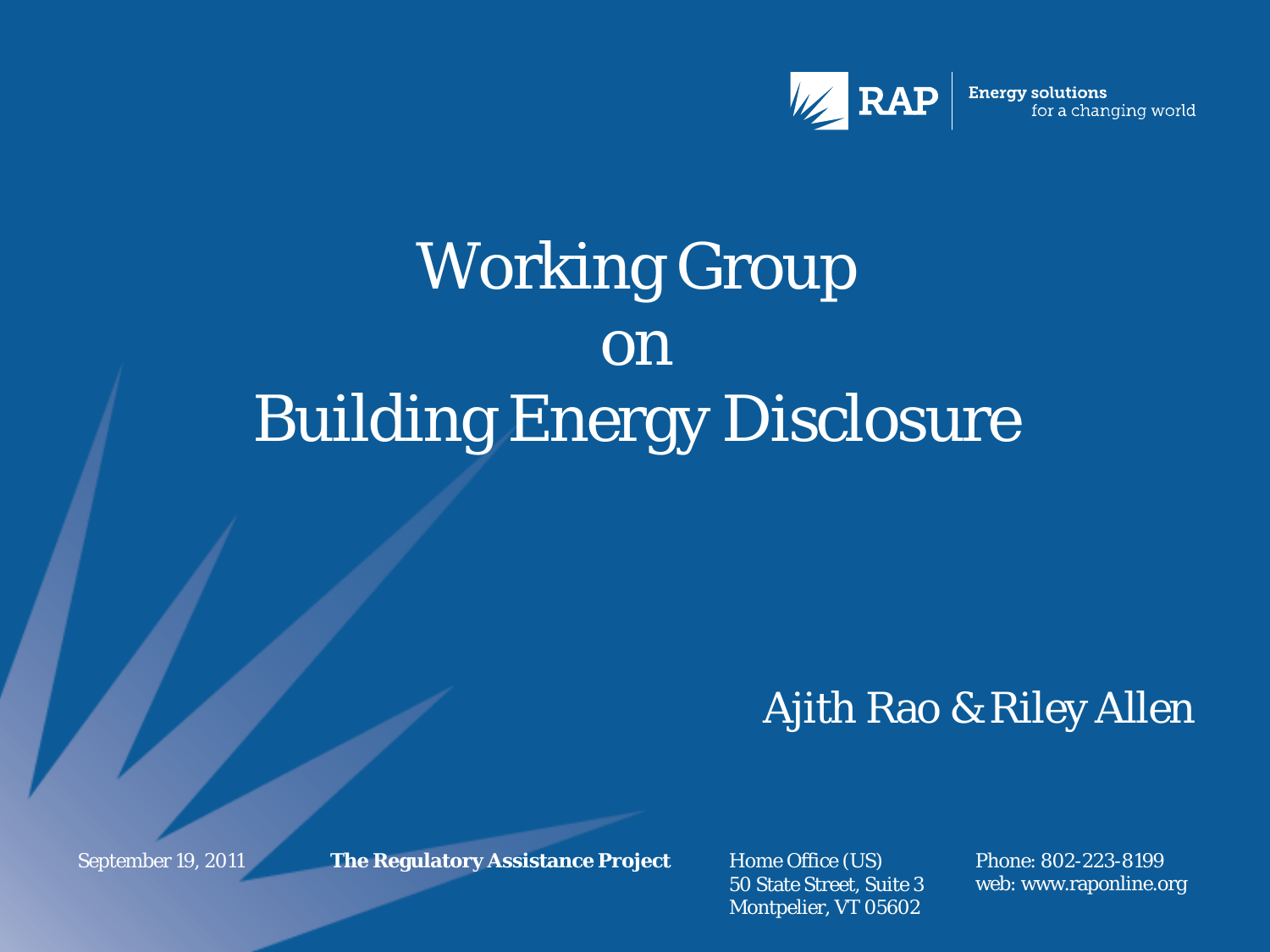# Scale of the Challenge

Vermont Fuel Bills for Residential and Commercial Buildings, 1997-2010 \*



\* Does not include natural gas; uses projections for  $3<sup>rd</sup>$  quarter of 2010 for gross receipts tax numbers

**Sources:** EIA, VT Tax Department

**Energy solutions** for a changing world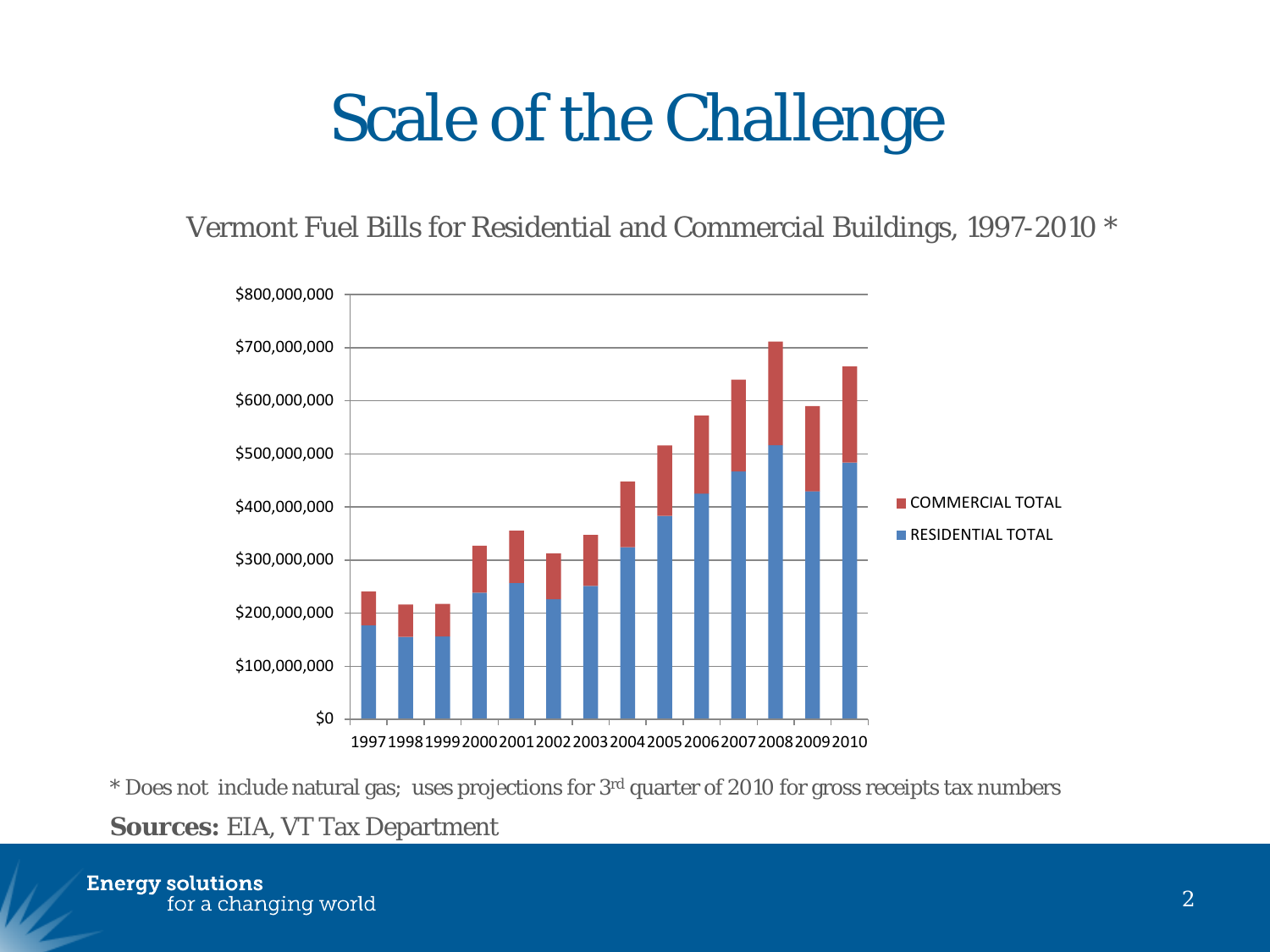### Act 92 Goals (Vermont Energy Efficiency and Affordability Act)

- To substantially improve the energy fitness of at least 20% of the state's housing stock by 2017, and 25% of the state's housing stock by 2020;
- To reduce annual fuel needs and fuel bills by an average of 25% in the housing units served;
- To reduce fossil fuel consumption across all buildings by an additional onehalf percent each year, leading to a total reduction of 6% annually by 2017 and 10% annually by 2025;
- To save families and businesses a total of \$1.5 billion on fuel bills over the lifetimes of the improvements installed between 2008 and 2017;
- To increase weatherization services to low-income Vermonters by expanding the number of units weatherized, or the scope of services provided, or both, as revenue becomes available in the weatherization assistance trust fund.

#### **Source:** 10 VSA § 581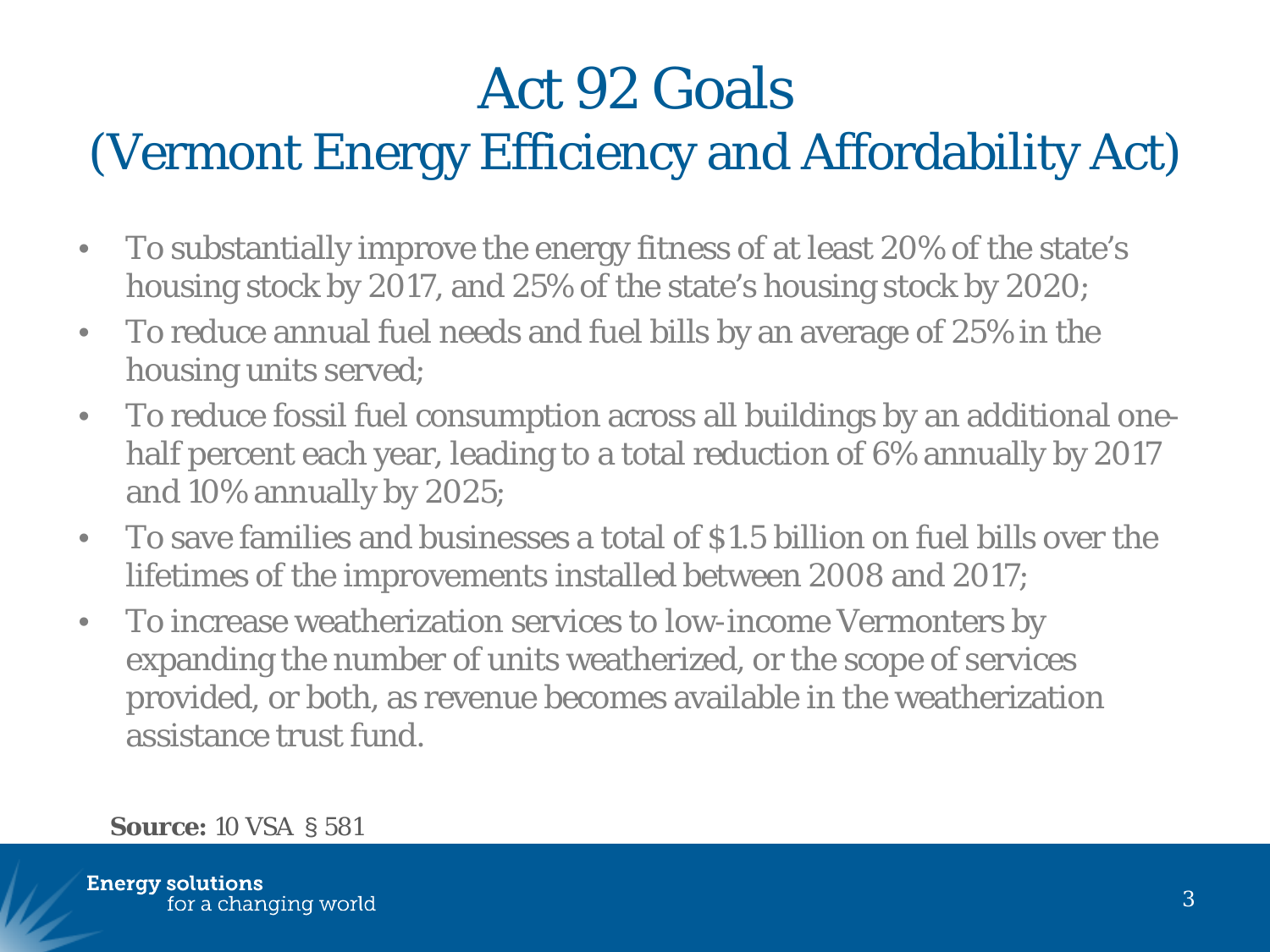#### Required Levels of Activity to meet Act 92 Goals

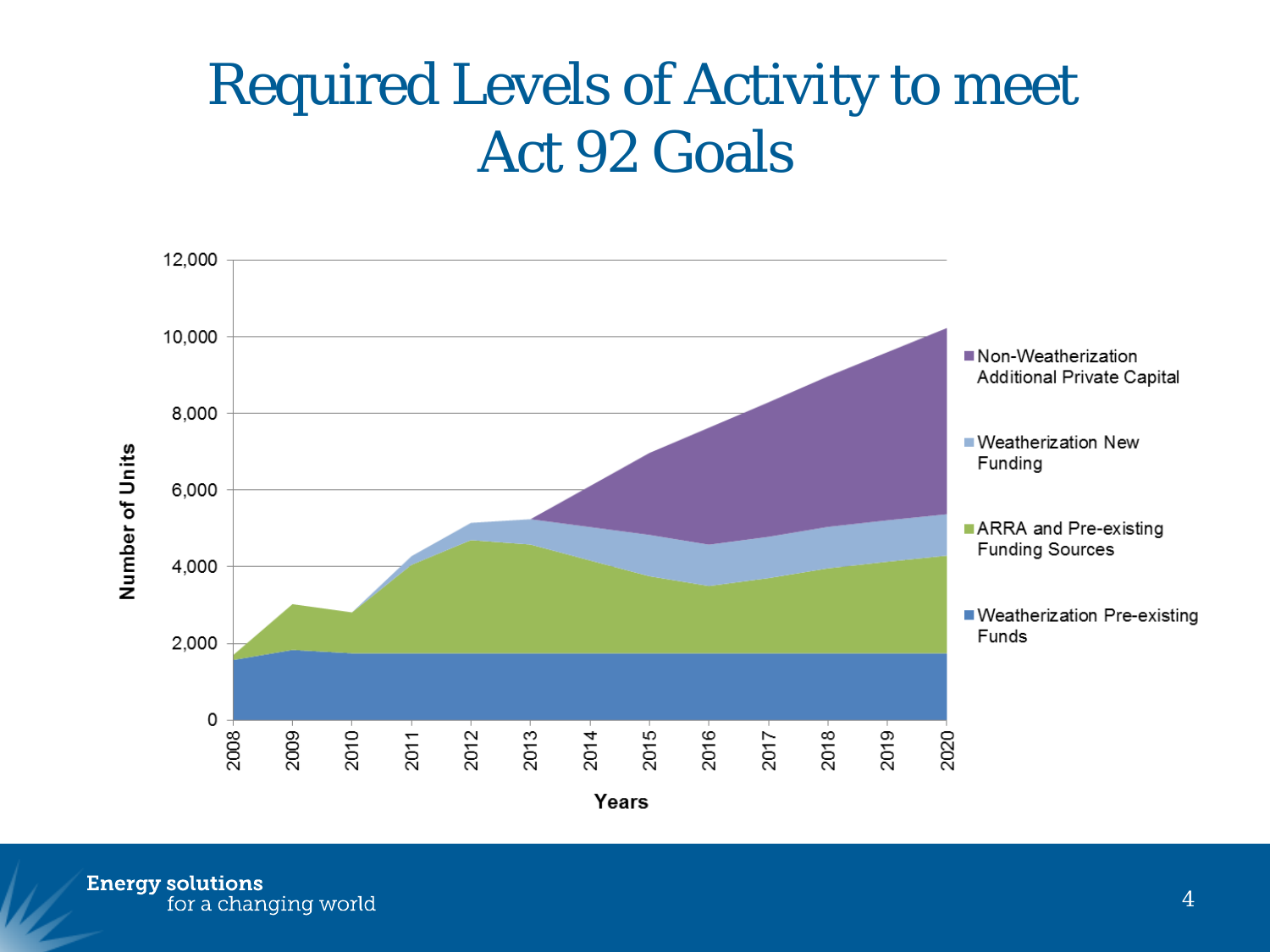### Core Recommendations from the "Affordable Heat" Report

- Develop effective outreach initiatives for driving demand for home energy retrofits by leveraging entities with direct relationships to the customers, including **town energy committees** and **fuel dealers**;
- Initiate a **time-of-sale efficiency review and disclosure** for residential and commercial buildings, coupled with technical and financial assistance for efficiency upgrades;
- Steadily increase the number of units served by the low-income **Weatherization Assistance Program** by approximately 7.5% every year to improve efficiency, fuel costs, and life safety in existing low-income housing;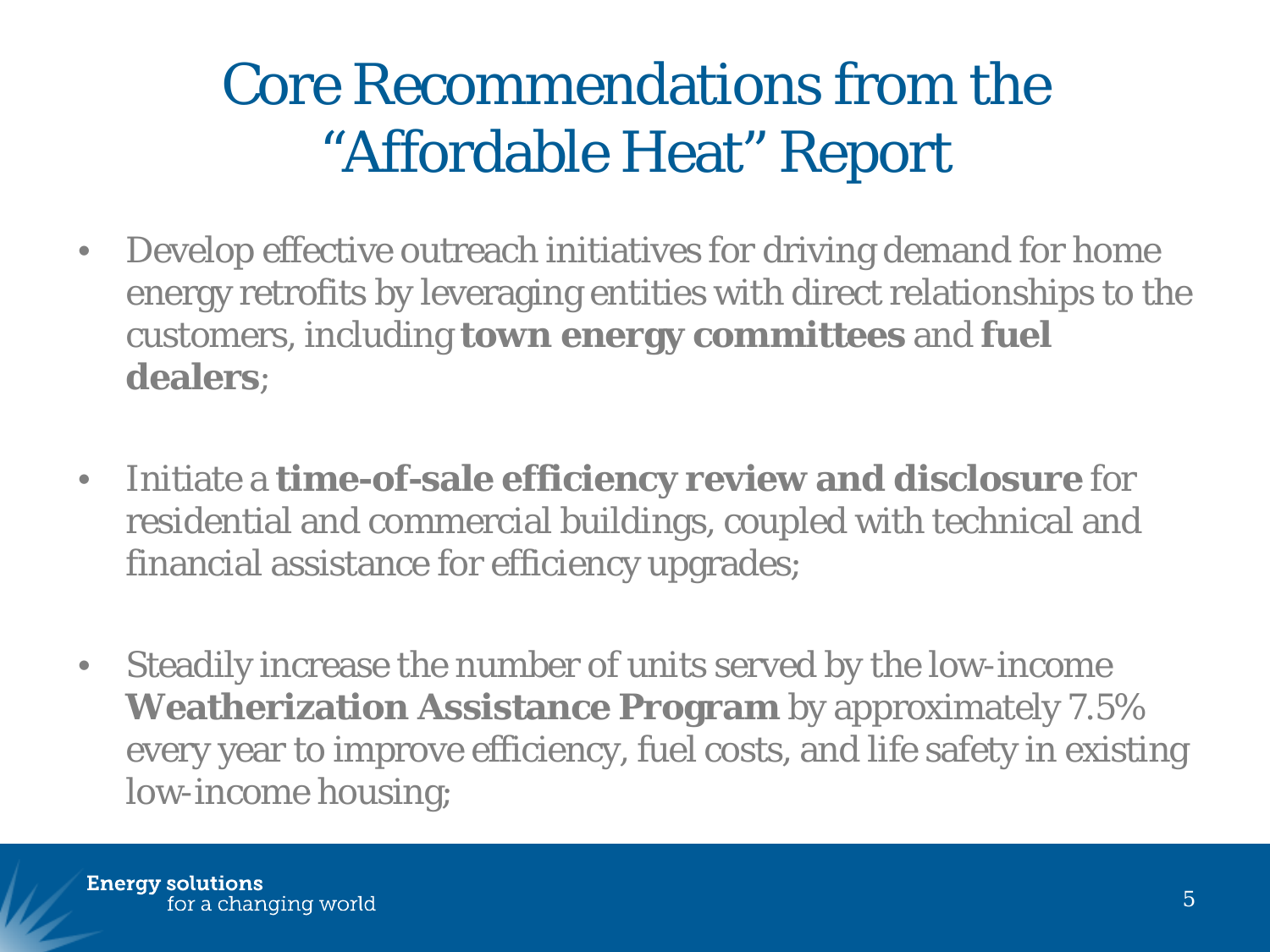### Core Recommendations from the "Affordable Heat" Report

- Continue to focus on multi-family housing units through the **Vermont Fuel Efficiency Partnership** program;
- Continue efforts on the **market-based service** of outreach, financial and technical assistance for other existing housing and commercial buildings on a "**whole-buildings**" basis, through the State's efficiency contractor, Efficiency Vermont, and through Vermont Gas Systems and Burlington Electric Department ;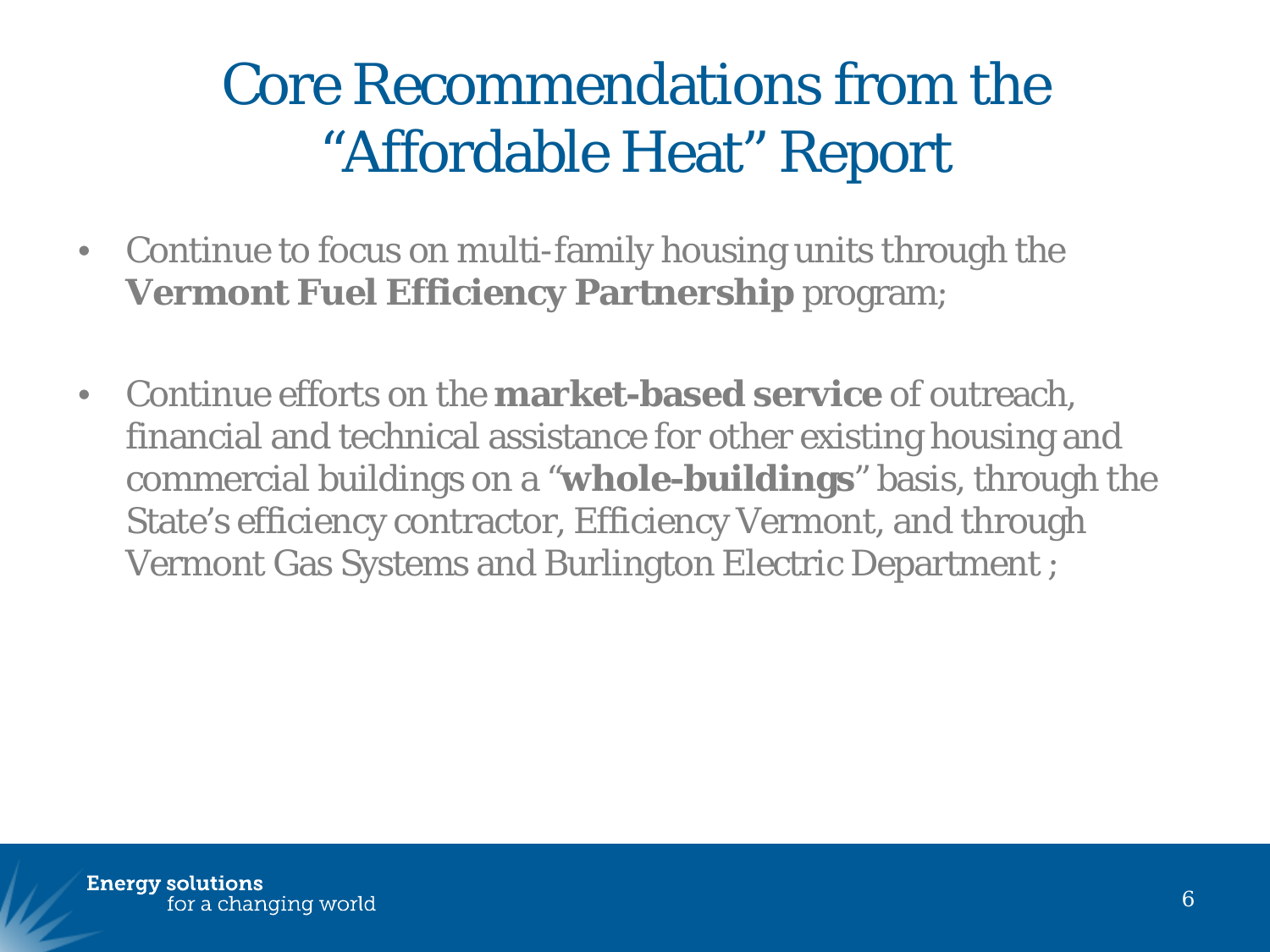### Core Recommendations from the "Affordable Heat" Report

- Establish an easy-to-access loan program for high-quality upgrades by home and building owners, with capital provided by a **consortium of banks and private lenders**, possibly supported by the state agencies with lending expertise in the buildings sector; and
- Establish responsibility for a statewide entity such as the **Department of Public Service** to coordinate whole-building efficiency services programs among diverse providers and to meet state goals.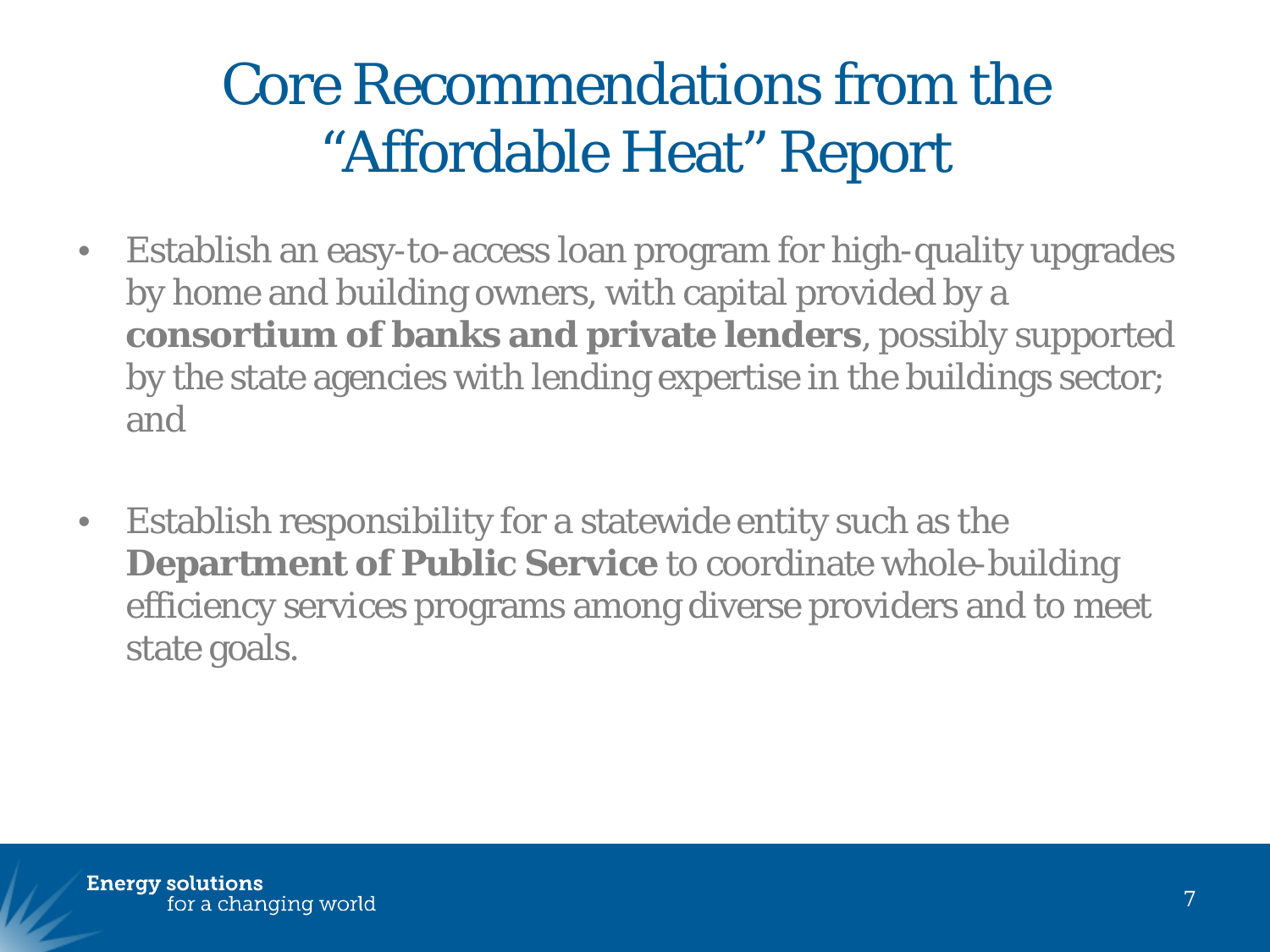## Proposed "Seamless Path"

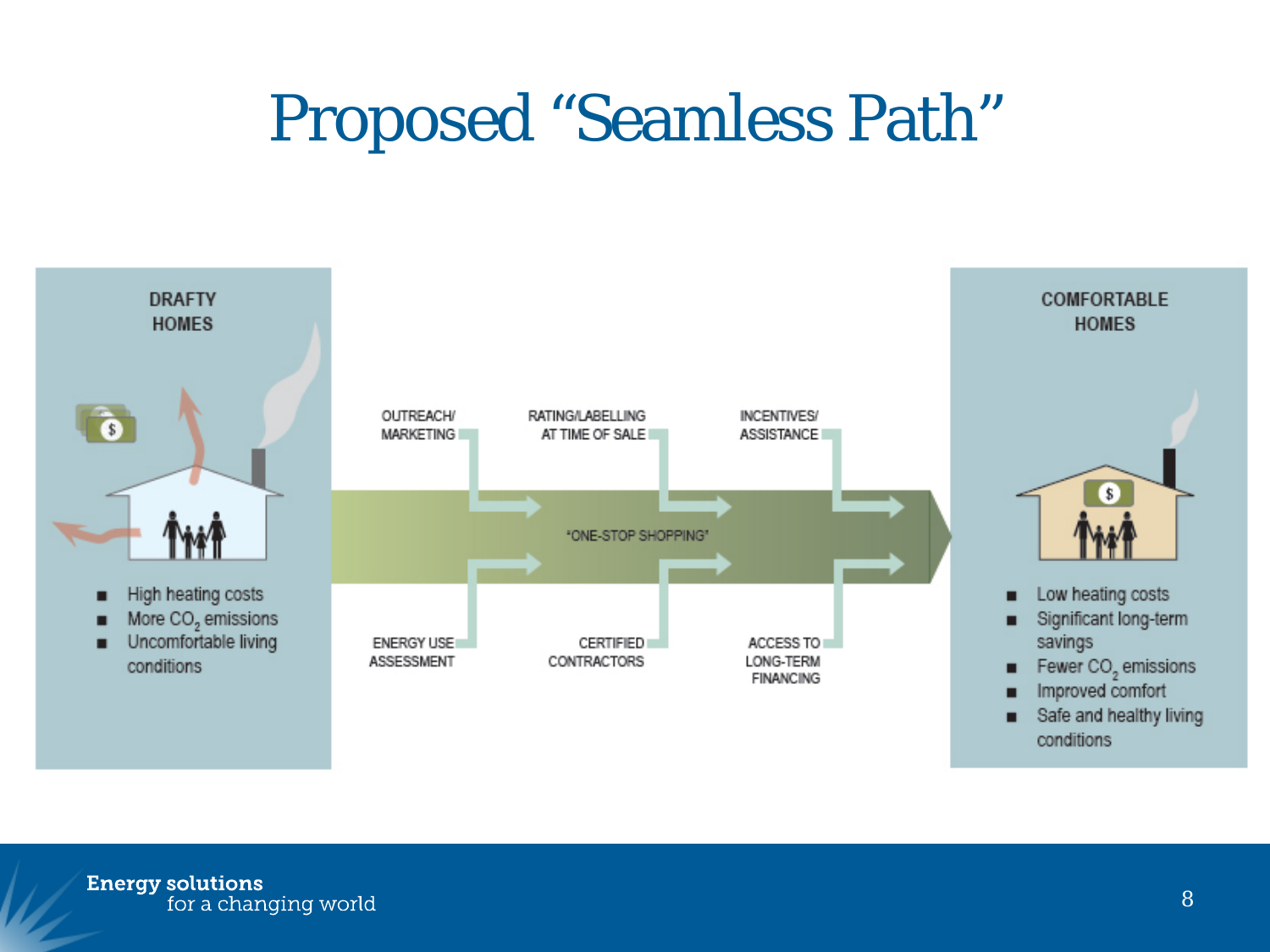# Required Increases in Retrofit Activity

Proposed increases in level of activity required to meet Act 92 goals



#### **Statewide Energy Efficiency Services Building Units Served**

Existing residential programs need to grow to over 6000 units by 2020; low-income weatherization needs to increase to serving over 2,800 units in 2020

**Energy solutions** for a changing world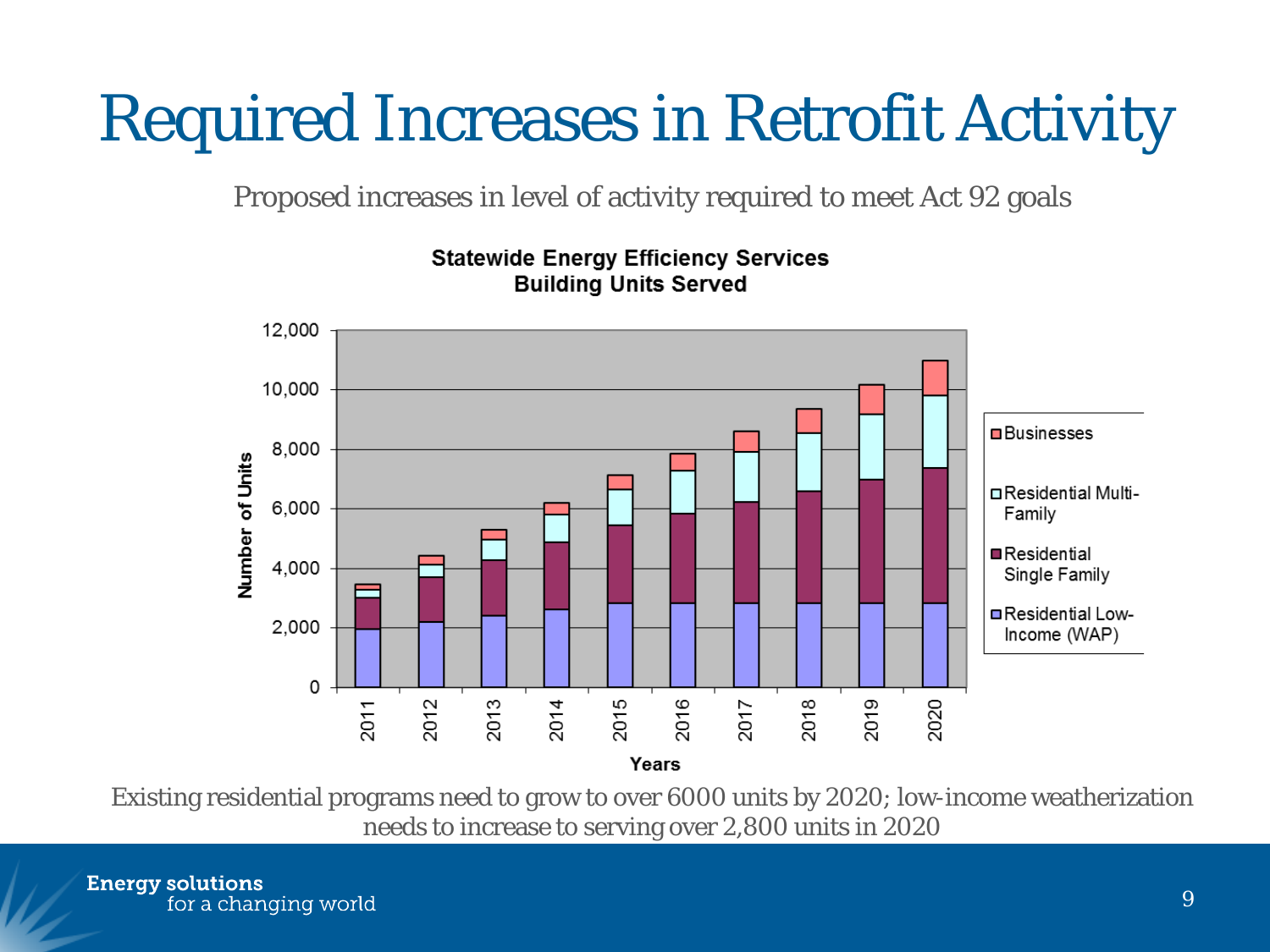## Projected Benefit-Cost Ratio

Projected benefit-cost ratios from proposed levels of activity



**State Energy Efficency Services:** Total Benefits and Total Costs, 2011-2028

The recommended services will return **\$2.26** for every public and private dollar invested in the first decade alone (\$1.55 as calculated on a net present value basis)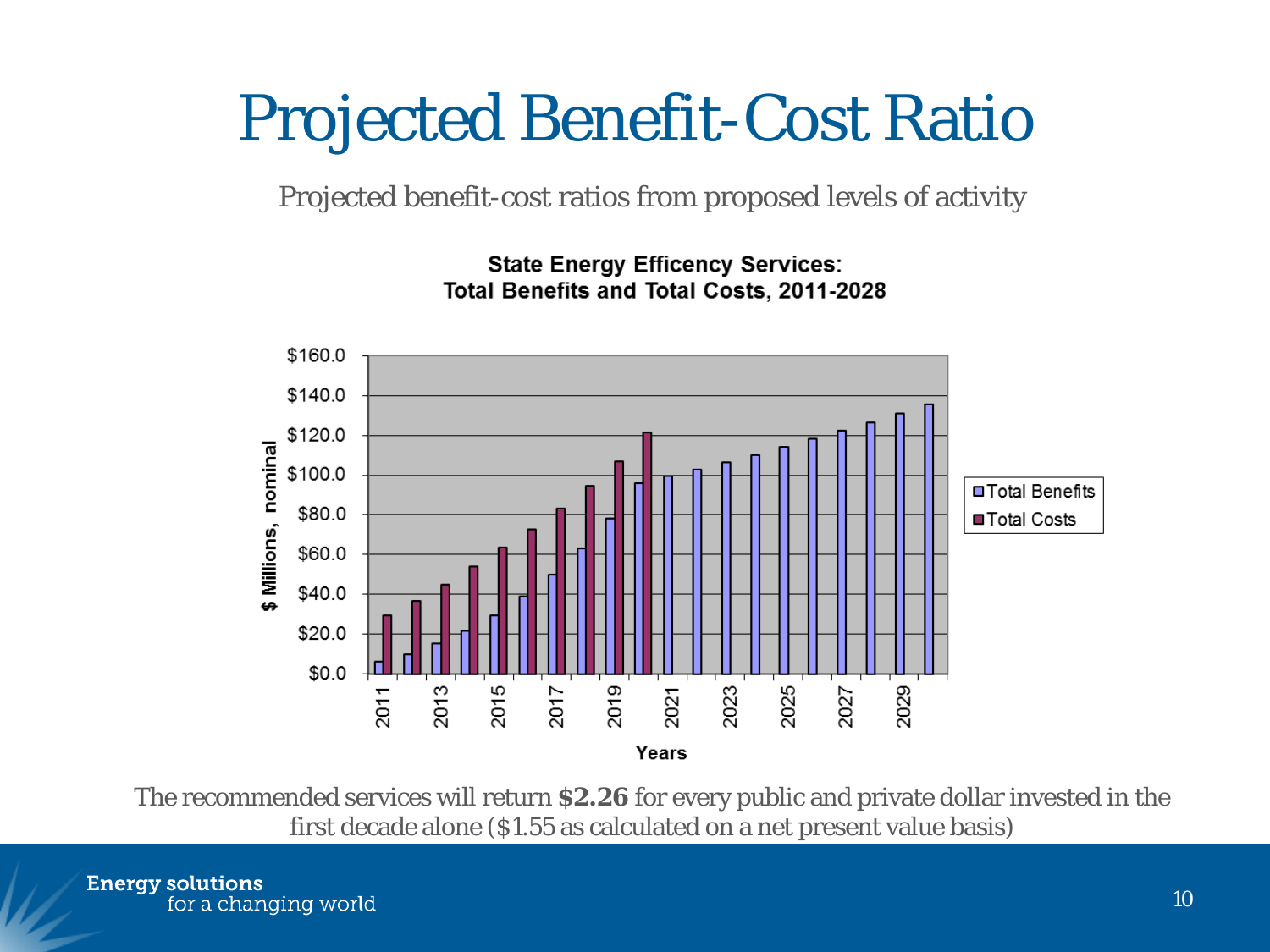# Funding Sources Required



\*Note: Excludes Natural Gas Programs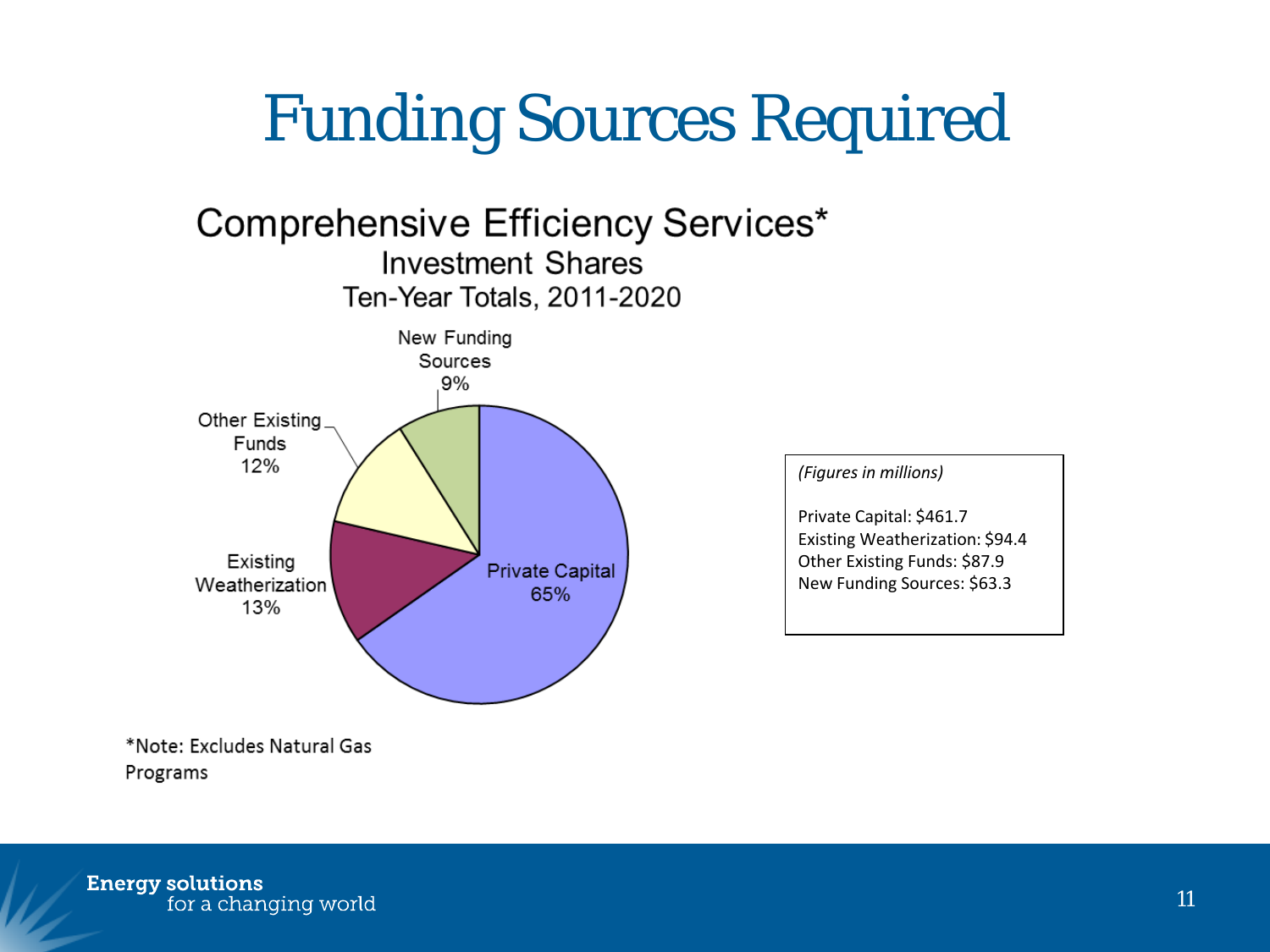# **Major Conclusions**

- ARRA funds have built up significant capacity, which needs to be sustained and built upon;
- Updating of building codes, requirement for a compliance plan, and the introduction of new Energy Star rating will significantly contribute towards making new construction more efficient;
- Low-income weatherization will require a sustained funding stream;
- Other enabling mechanisms such as outreach initiatives, time-ofsale review and disclosure, etc. will be critical in leveraging marketbased retrofits.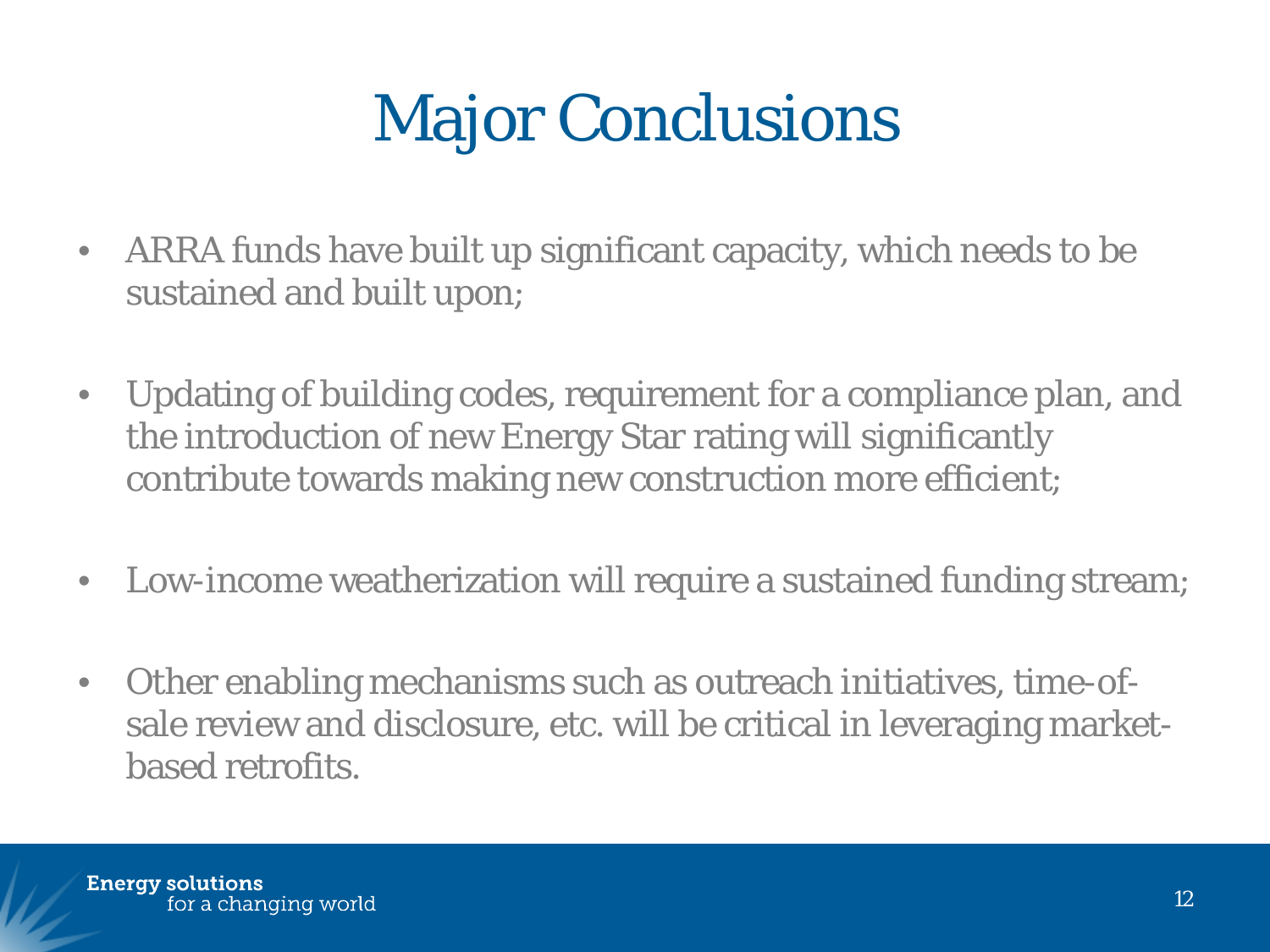# Current US Rating and Policy Disclosure Summary

 $\blacksquare$ 

| Jurisdiction                |             | <b>Benchmarking</b><br>(Building Type and Size) | <b>Disclosure</b> |              |              |                                 |       |           |
|-----------------------------|-------------|-------------------------------------------------|-------------------|--------------|--------------|---------------------------------|-------|-----------|
|                             | Non-        | Multi-                                          | On public         | To local     | To           | To transactional counterparties |       |           |
|                             | residential | family                                          | web site          | government   | tenants      | Sale                            | Lease | Financing |
| <b>Austin</b>               | 10k SF+     | $\overline{\phantom{a}}$                        |                   | ✓            |              | ✓                               |       |           |
| California*                 | $1k$ SF+    | $\overline{\phantom{a}}$                        |                   | ✓            |              | ✓                               | ✓     | ✓         |
| <b>District of Columbia</b> | $50k$ SF+   | 50k SF+                                         | ✓                 | $\checkmark$ |              | $\sim$                          |       |           |
| <b>New York City</b>        | 50k SF+     | 50k SF+                                         | ✓                 | $\checkmark$ |              | $\tilde{\phantom{a}}$           |       |           |
| <b>San Francisco</b>        | $10k$ SF+   |                                                 | ✓                 | $\checkmark$ | ✓            | $\overline{a}$                  |       |           |
| <b>Seattle</b>              | $10k$ SF+   | $5+$ units                                      |                   | ✓            | $\checkmark$ | ✓                               | ✓     | ✓         |
| Washington                  | $10k$ SF+   | $\overline{a}$                                  |                   |              |              | ✓                               | ✓     |           |

\*Requirements subject to change by the California Energy Commission

#### **Source:** Institute for Market Transformation, 2011

 $\blacksquare$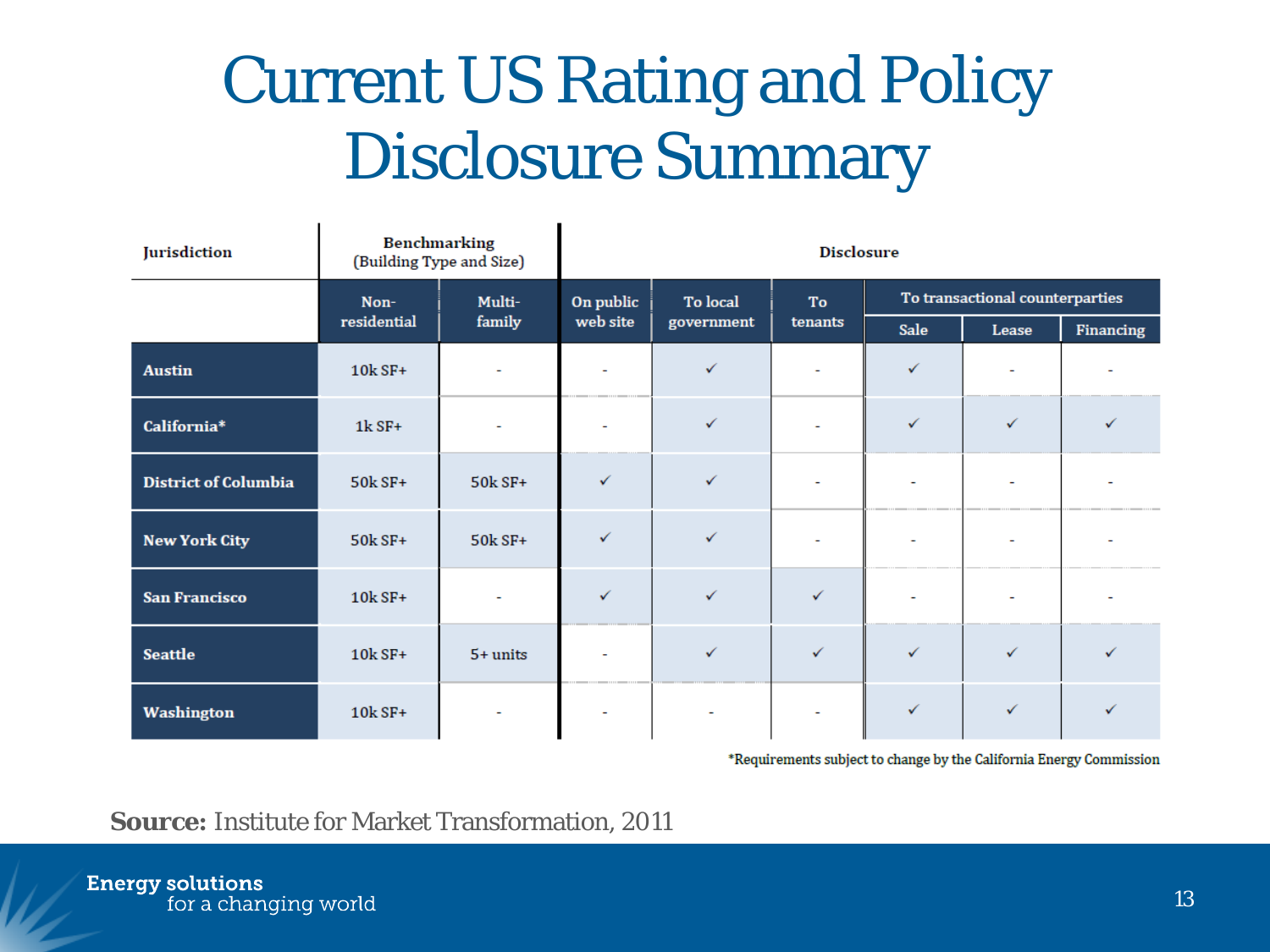#### Job Impacts of Energy Efficiency Investments in Modeled in New England

#### Table ES2. Summary of New England Economic Impacts

|                                                            | <b>Electric</b> | <b>Natural Gas</b> | <b>Unregulated</b><br><b>Fuels</b> |
|------------------------------------------------------------|-----------------|--------------------|------------------------------------|
| <b>Total Efficiency Program Costs (\$Billions)</b>         | 16.8            | 4.1                | 6.3                                |
| Increase in GSP (\$Billions)                               | 99.4            | 30.6               | 53.1                               |
| Maximum annual GSP Increase (\$Billions)                   | 5.6             | 1.8                | 2.9                                |
| Percent of GSP Increase Resulting from Efficiency Spending | 12%             | 11%                | 9%                                 |
| Percent of GSP Increase Resulting from Energy Savings      | 88%             | 89%                | 91%                                |
| Dollars of GSP Increase per \$1 of Program Spending        | 5.9             | 7.4                | 8.5                                |
| Increase in Employment (Job Years)                         | 767,011         | 207,924            | 417,061                            |
| Maximum annual Employment Increase (Jobs)                  | 43,193          | 12,907             | 24,036                             |
| Percent of Employment Increase from Efficiency Spending    | 16%             | 15%                | 12%                                |
| Percent of Employment Increase from Energy Savings         | 84%             | 85%                | 88%                                |
| Job-Years per \$Million of Program Spending                | 46              | 50                 | 66                                 |

<sup>1</sup> 2008 is the dollar year basis for all figures unless otherwise indicated.

**Source:** Environment Northeast, Energy Efficiency: Engine of Economic Growth, 2009